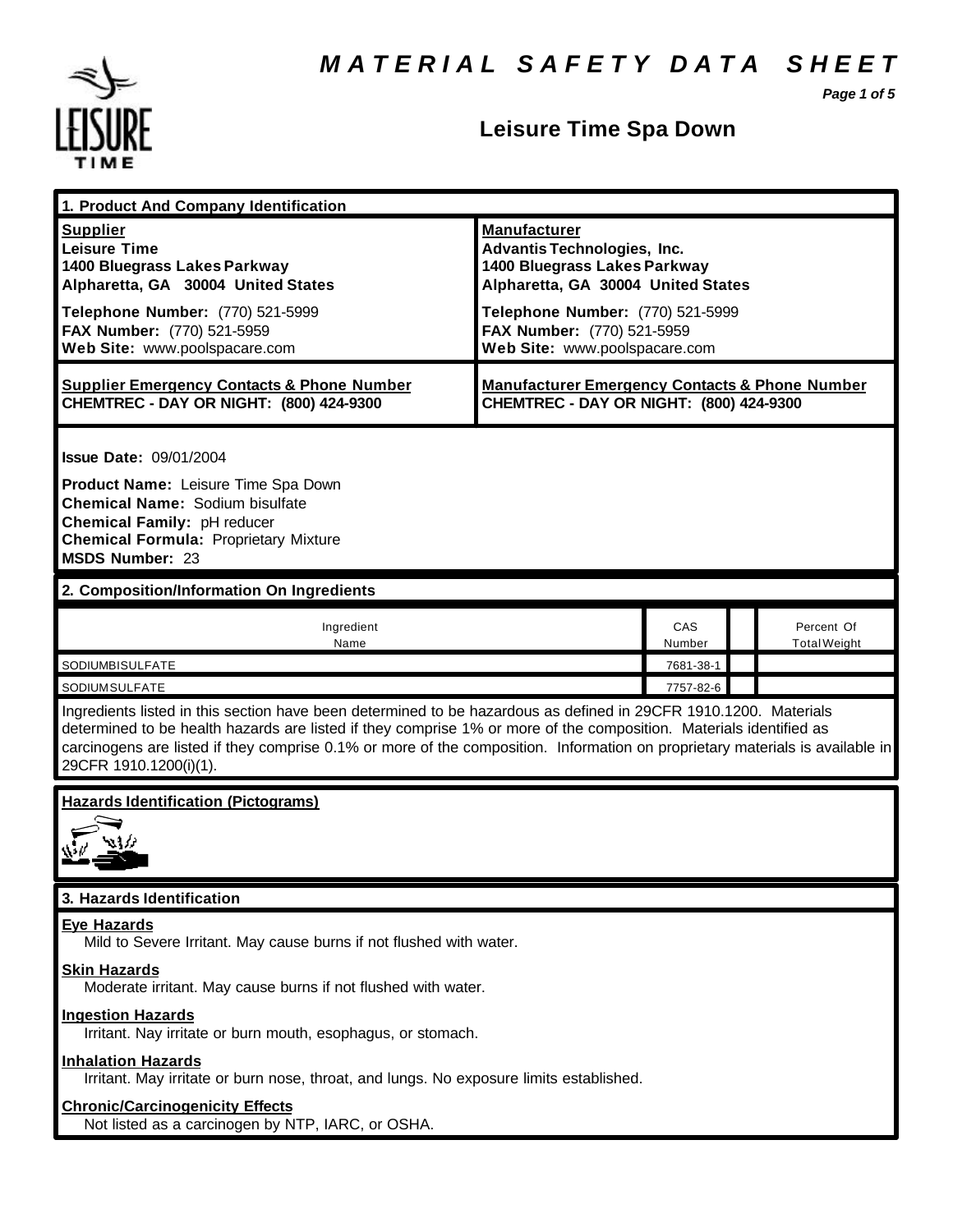### *M A T E R I A L S A F E T Y D A T A S H E E T Page 2 of 5*

### **Leisure Time Spa Down**

# **3. Hazards Identification - Continued Signs And Symptoms** Irritation of Eyes, Skin and Respiratory Passages **First Aid (Pictograms)**

#### **4. First Aid Measures**

#### **Eye**

Immediately flush with water for 15 minutes, lifting eyelids to thoroughly flush. Get prompt medical attention.

#### **Skin**

Immediately flush with water for 15 minutes. If burn occurs, obtain medical help.

#### **Ingestion**

Drink large quantities of milk or water. Follow with milk of magnesia, beaten eggs or vegatable oil. **Do not induce vomiting.** Contact physician immediately.

#### **Inhalation**

Move to fresh air location. If irritation or discomfort persists, seek medical attention.

#### **Fire Fighting (Pictograms)**



#### **5. Fire Fighting Measures**

**Flash Point:** N/A °F **Lower Explosive Limit:** N/A **Upper Explosive Limit:** N/A

#### **Fire And Explosion Hazards**

At temperatures over 806F, product will decompose, generating oxides of sulfur. Product readily dissolves in water to form a weak sulfuric acid solution. No gases or toxic fumes are emitted from this reaction, but precautions for exposure to sulfuric acid should be followed.

#### **Extinguishing Media**

Water or dry chemical as appropriate for combustibles in area. Avoid water contact to material if possible.

#### **Fire Fighting Instructions**

If water is used to extinguish combustibles and product is dissolved in water forming sulfuric acid, wear acid protective equipment. If elevated temperatures (>806F) are reached, self-contained breathing apparatus should be worn.

#### **6. Accidental Release Measures**

Small Spills: Material is granular product and can be swept up from surfaces.

Large Spills: Pick up as much material as possible with shovel or other tool. Neutralize balance of spill with weak alkaline solution and wash down to sewer if federal, state, or local regulations permit.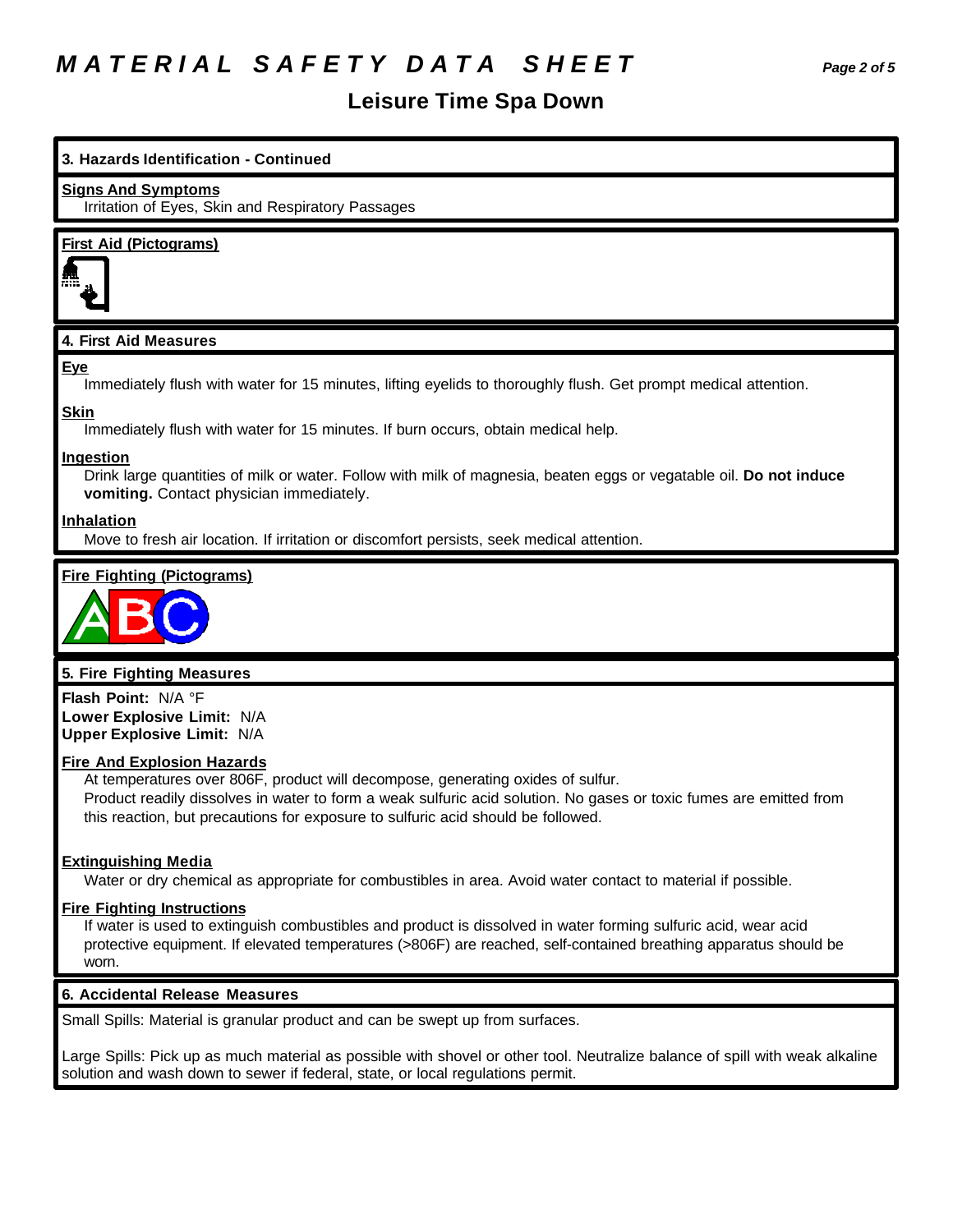### *M A T E R I A L S A F E T Y D A T A S H E E T Page 3 of 5*

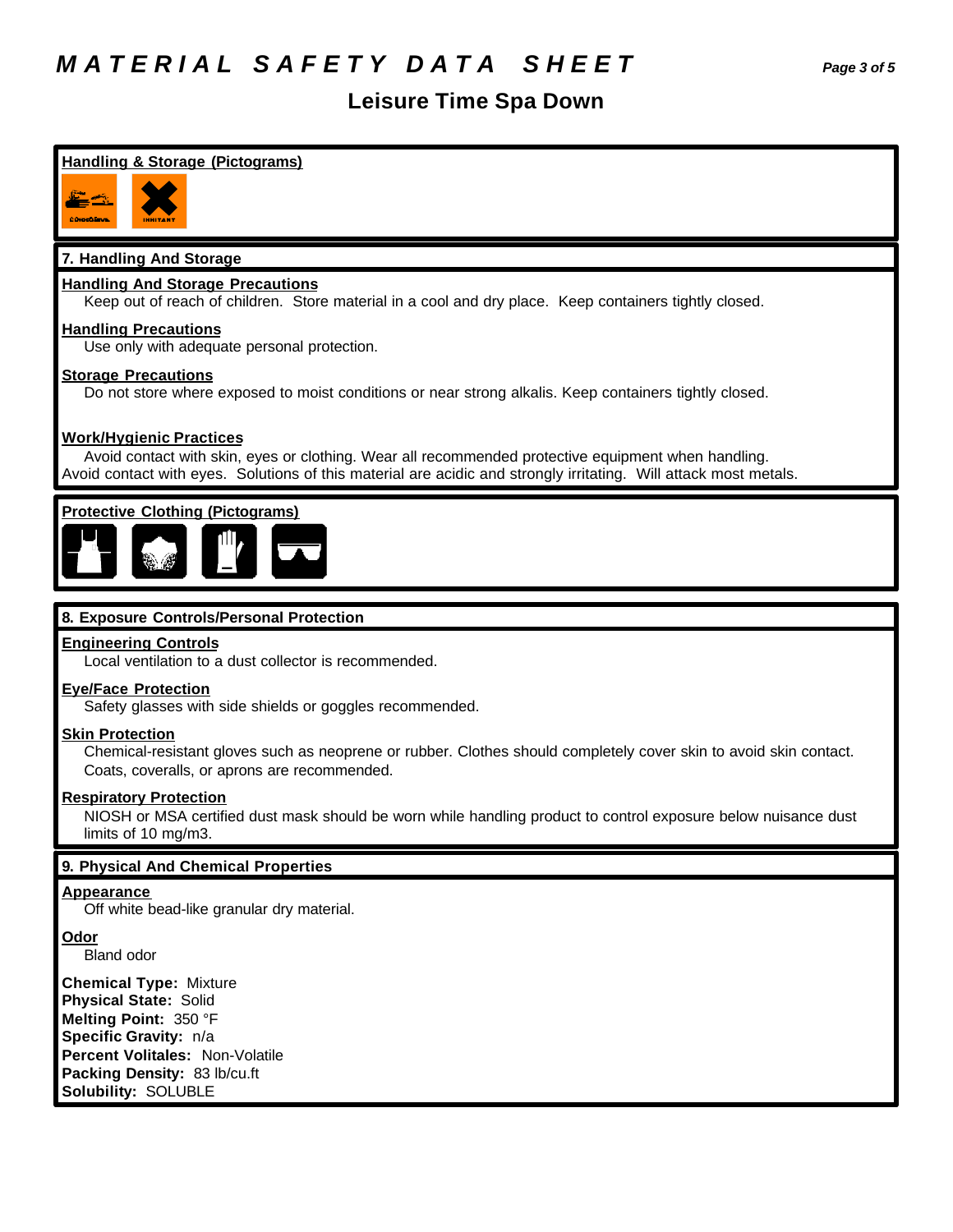| 10. Stability And Reactivity                                                                                                                                                                                                                                            |  |  |  |  |
|-------------------------------------------------------------------------------------------------------------------------------------------------------------------------------------------------------------------------------------------------------------------------|--|--|--|--|
| <b>Stability: Stable</b><br>Hazardous Polymerization: Will not occur.                                                                                                                                                                                                   |  |  |  |  |
| <b>Conditions To Avoid (Stability)</b><br>Store in a dry area to avoid moisture contact.                                                                                                                                                                                |  |  |  |  |
| <b>Incompatible Materials</b><br>Strong alkaline materials such as caustic. Do not mix with liquid chlorine bleach, ammonia cleansers or similar<br>prodcuts.                                                                                                           |  |  |  |  |
| <b>Hazardous Decomposition Products</b><br>At Temperatures in excess of 570F Hazardous fumes of Sulfur Dioxide and Sulfur Trioxide are evolved.                                                                                                                         |  |  |  |  |
| 11. Toxicological Information                                                                                                                                                                                                                                           |  |  |  |  |
| <b>Eye Effects</b><br>Note to Physician:<br>Natural watering of eyes will disolve sodium bisulfate, forming a weak sulfuric acid solution which may cause burns.<br>Flush effected area thoroughly with water. Do not use chemical antidotes or neutralizing solutions. |  |  |  |  |
| <b>Skin Effects</b><br>Note to Physician:<br>Mild burns may occur if not thoroughly flushed previously.                                                                                                                                                                 |  |  |  |  |
| <b>Acute Oral Effects</b><br>Note to Physician:<br>Body water content will react with sodium bisulfate to form a weak sulfuric acid solution, which may burn tissues in<br>mouth, esophagus or stomach. Solution should be diluted to reduce burning effect.            |  |  |  |  |
| <b>Acute Inhalation Effects</b><br>Note to Physician:<br>Mild burning sensations may occur to mucous membranes and upper respiratory tract.                                                                                                                             |  |  |  |  |
| 12. Ecological Information                                                                                                                                                                                                                                              |  |  |  |  |
| <b>Ecotoxicological Information</b><br>LD50 Rat = $2800$ mg/kg                                                                                                                                                                                                          |  |  |  |  |
| This material is neither corrosive nor destructive to the skin of New Zealand rabbits. Occasionally, a very slight rash<br>may appear.                                                                                                                                  |  |  |  |  |
| 13. Disposal Considerations                                                                                                                                                                                                                                             |  |  |  |  |
| Dispose in accordance with applicable federal, state and local government regulations.                                                                                                                                                                                  |  |  |  |  |
| 14. Transport Information                                                                                                                                                                                                                                               |  |  |  |  |
| <b>Proper Shipping Name</b><br>NOT REGULATED                                                                                                                                                                                                                            |  |  |  |  |
| <b>Hazard Class</b><br><b>NOT REGULATED</b>                                                                                                                                                                                                                             |  |  |  |  |
| <b>DOT Identification Number</b><br><b>NONE</b>                                                                                                                                                                                                                         |  |  |  |  |
| 15. Regulatory Information                                                                                                                                                                                                                                              |  |  |  |  |
| <b>Ingredient(s) - State Regulations</b><br>SODIUM BISULFATE<br>New Jersey - Workplace Hazard<br>New Jersey - Special Hazard                                                                                                                                            |  |  |  |  |